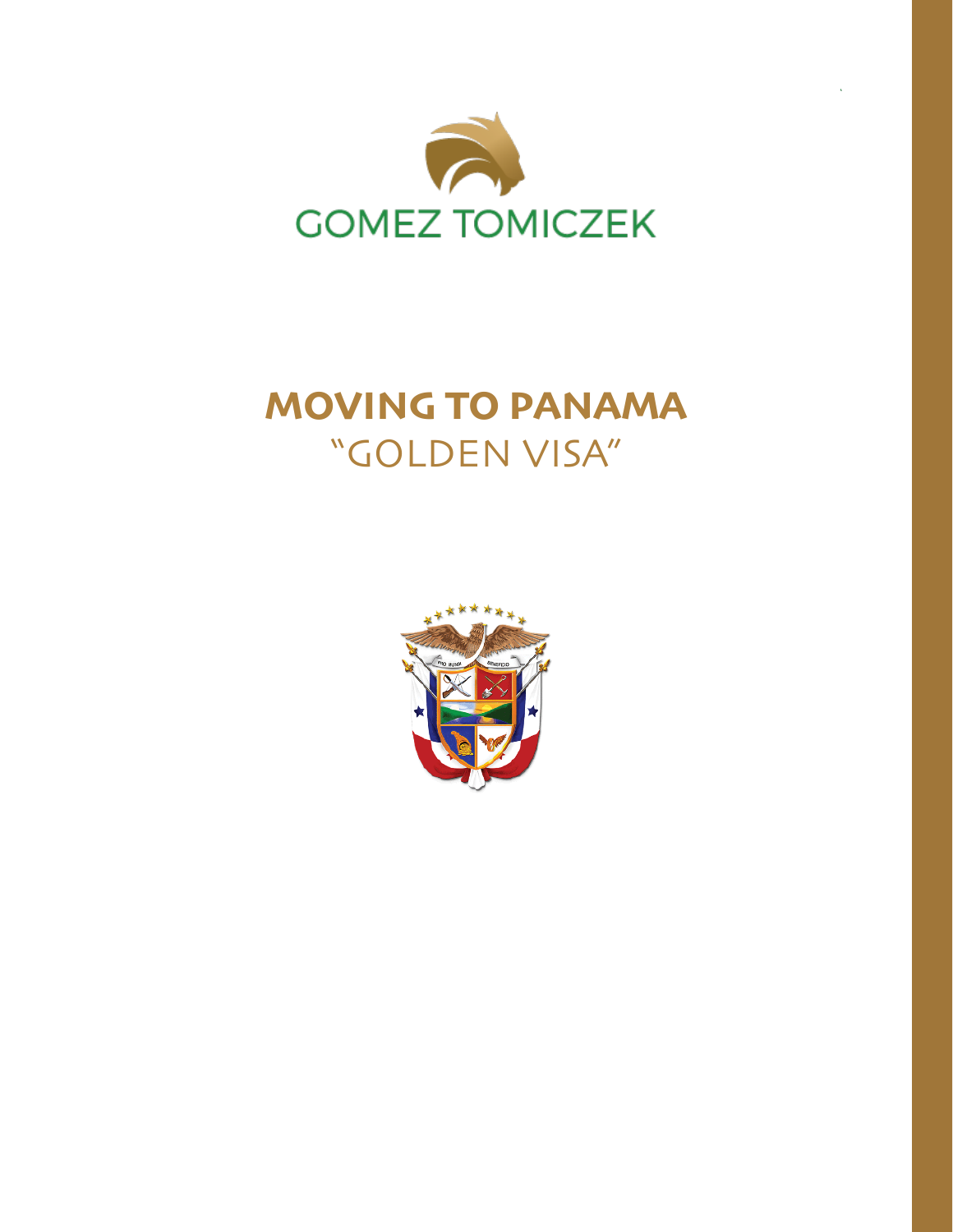

## **MOVING TO PANAMA**

### **GOLDEN VISA**

In October 2020, the President of Panama created a new *Golden Visa* to encourage foreign investment in the country. Unlike the existing immigration categories, this new permanent residence permit has four important advantages:

**1. VIP desk** for the submission and processing of the Golden Visa application.

**2. Accelerated processing** of the application (30 days procedure)**.**

**3. Possibility to submit the application through a lawyer and without being personal present in Panama.** 

**4. One-time application** which grants permanent residence permit.

## **How does the new Golden Visa differ from other investment categories?**

Unlike the other existing investor visas the Golden Visa offers the possibility of obtaining permanent residency in Panama with a single application, conditioned to the fact that the investment must be maintained for a minimum period of five years *(which is reviewed annually by the government).* If the investment is liquidated prior to the fulfillment of this period, it will result in the cancellation of the already approved residence permit.

**A very interesting detail of the** *Golden Visa* **is the fact that the application can be submitted through a lawyer in Panama without the personal presence of the applicant.** Previously, in order to apply for a residence permit in Panama, it was necessary to appear in person at the immigration office. For the Golden Visa, the National Immigration Service established a special department to receive and process these applications, like a exclusive VIP counter. In addition, the government is obliged to process the application within a maximum period of 30 working days.

This means that applications can be submitted by an attorney even before the applicant and their dependents travel to Panama. Once the applicants arrive in Panama, they must go through the normal passport registration process to receive their migration ID card.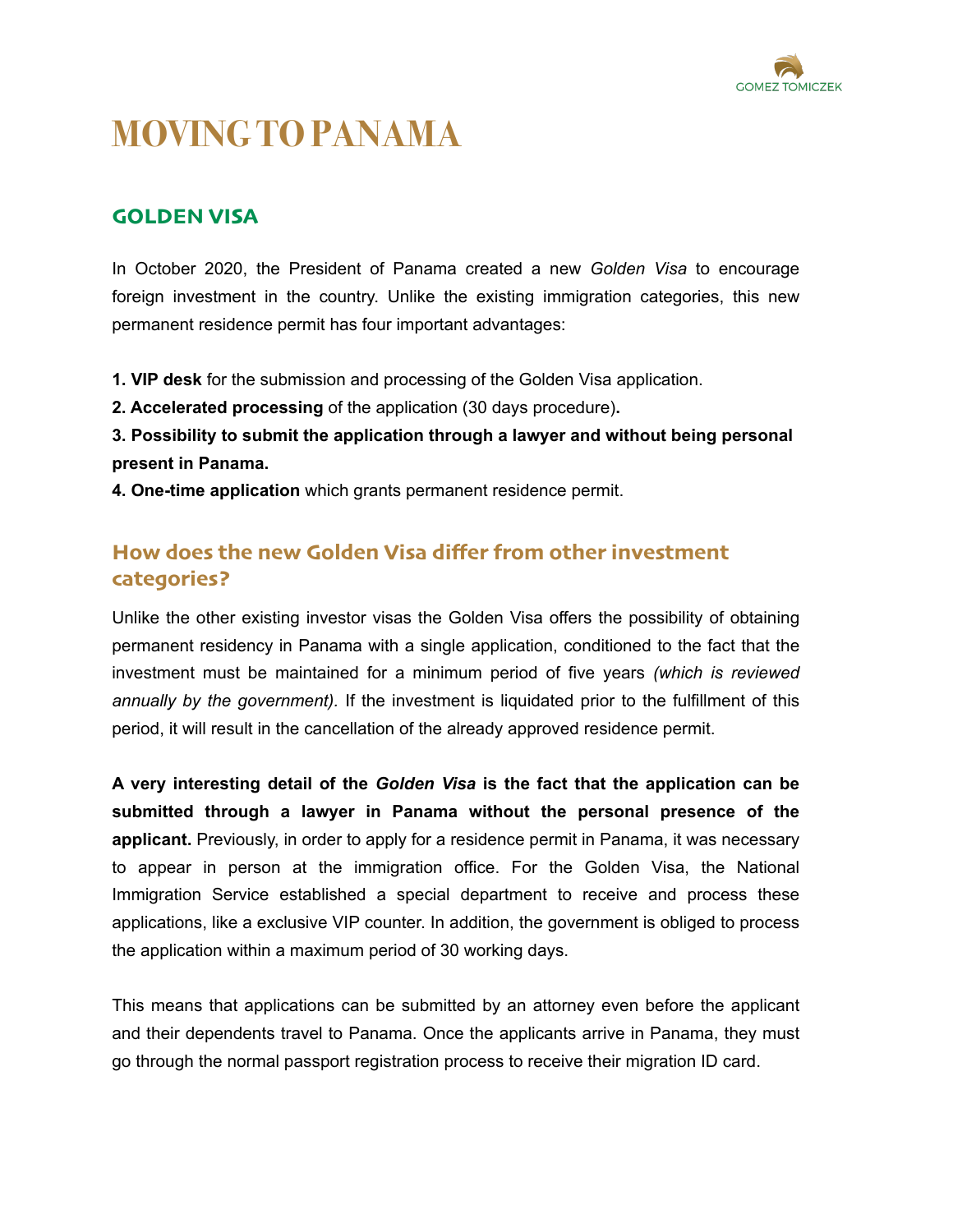

## **What are the requirements to qualify for the Golden Visa?**

In addition to the general requirements such as a police clearance certificate, health certificate, application fees, etc., a proof of an investment in Panama made with funds from a foreign source is required.

**There are three investment categories for the Golden Visa. It is not possible to to combine the different investment options:** 

1. **Real Estate Investment:** Minimum amount of investment \$300,000 (Starting November 2022, the minimum amount required for real estate investment increases to \$500,000 for new applications).

2. **Investment through a securities house in Panama:** Minimum amount of investment \$500,000.

3. **Investment in a time deposit - CD** *(Plazo Fijo)* **with a Panamanian bank:**  Minimum amount of investment \$750,000.

## **REAL ESTATE INVESTMENT IN PANAMA:**

**Acquisition of ONE (1) real estate property in Panama whose cadastral value is at least three hundred thousand US dollars (US\$300,000).** 

The property must be acquired BEFORE the application is submitted. It is not possible to acquire several properties (for example three apartments) and combine their value in order to reach the minimum investment amount required. There are no legal requirements regarding the use of the property: It is possible to invest in a house, apartment, commercial property, agricultural land or waste land etc. However, the property must be titled, *Derechos Posesorios* or *Rights of Possession* are not accepted by the National Immigration Service.

The investment can be made either as a natural person or in the name of a legal entity (company or foundation), as long as it can be proven that the main applicant is the final beneficiary of the company/foundation which is the legal owner of the property (in this case, additional documents must be submitted).

**IMPORTANT:** *Starting November 2022, the minimum amount required for real estate investments increases to \$500,000 for new applications.*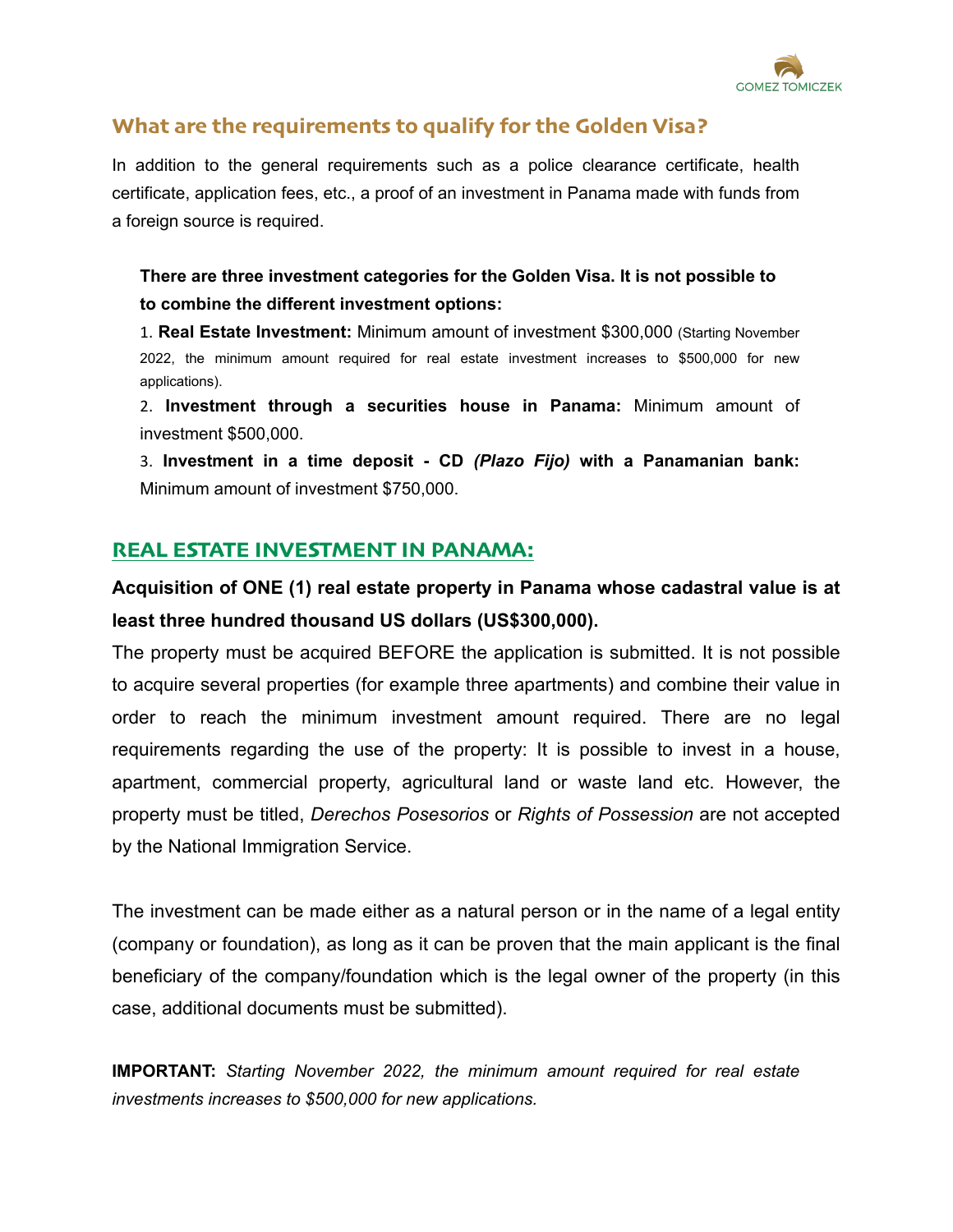

## **Promising investment opportunities for a plan B**

Housing trends are changing. The experience of the current situation is causing people to turn away from the city centers in search of secluded areas that still provide access to basic necessities such as fresh water, electricity, and high-speed Internet access (to work remotely or from home). Although Panama City is a dynamic and modern metropolis, much of Panama's interior remains quiet and pristine.

But it is not only the location that will influence one's decisions when buying a property abroad. The second important point to consider is residency. For a longer stay in a country, holding a plan B, retirement option or a second (holiday) home abroad, a residence permit is required. When countries began to close their borders in 2020, tourists were the first group to be blocked. However, in the case of Panama, foreigners with residence permits were allowed to enter at any time. Now, for the first time, the possibility of applying for a permanent residence permit from a distance through a lawyer has been created.

Opportunities arise from crises. Panama is considered a "safe haven" in the region. Despite the immediate economic downturn, Panama's economy continues to grow the strongest in Latin America, and the prospects for recovery (according to risk rating agency Moody's) are positive (BAA1). Real estate investors would be well advised to follow developments in the country closely, as the new pricing environment, together with the appropriate strategy, creates room for very interesting investment opportunities.

#### **WHICH DOCUMENTS DO I NEED TO APPLY FOR THE GOLDEN VISA?**

#### **General requirements (to be presented by ALL applicants):**

1. **Complete copy of valid passport** (cover page, photo page with name, date of birth, passport number, date of issue, etc. and all other pages), notarized by a Panamanian notary. Please note that the passport must be valid for at least six (6) more months at the time of application.

**NOTE:** *If the application is presented without the personal presence of the client, the document must be authenticated by means of apostille or by the local Panamanian consulate.*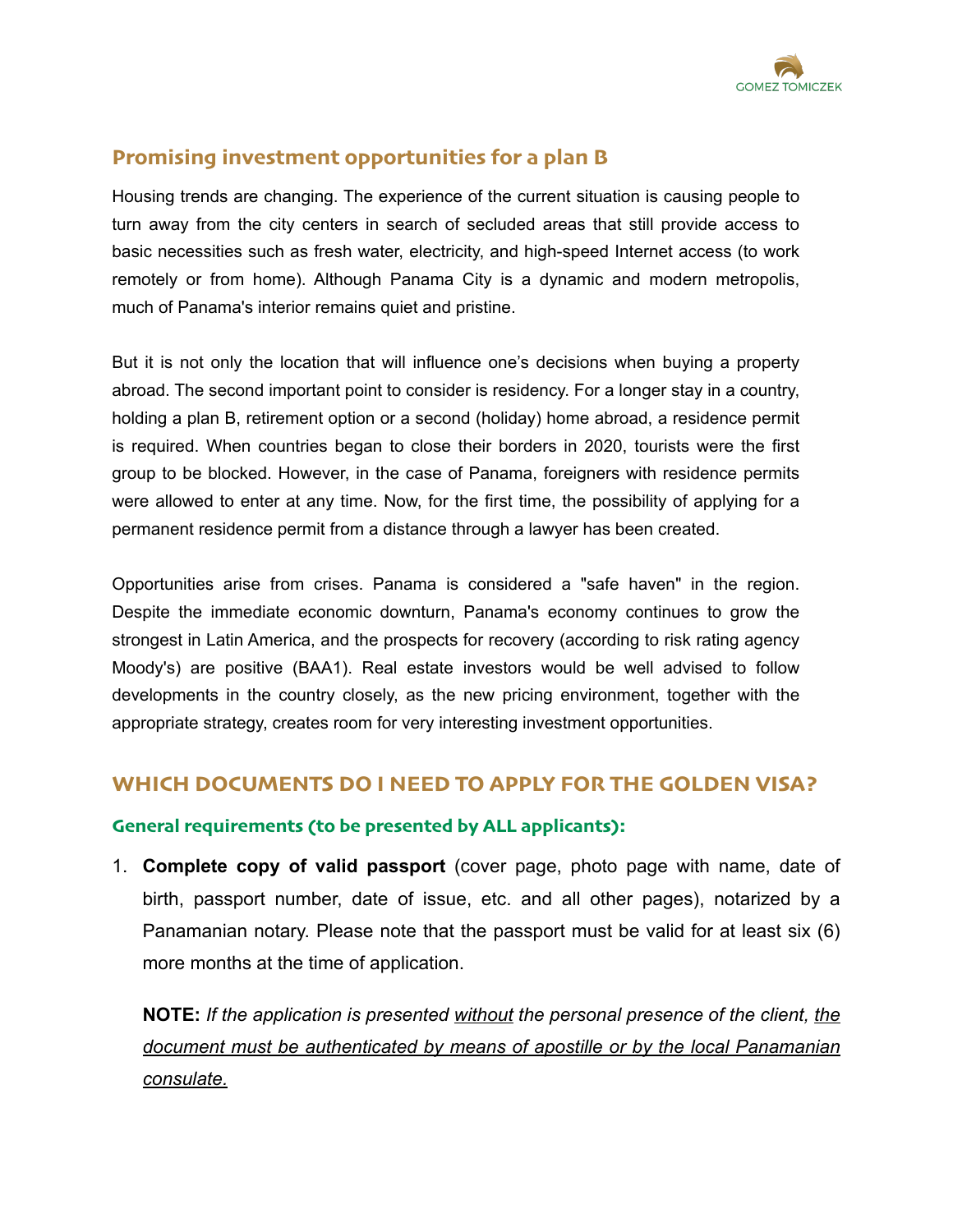

**2. Criminal Background Check** issued by the competent authority in the country of origin or permanent residence.

**NOTE: A nationwide criminal record check must be performed**. **Local or regional criminal background checks will not be accepted.** For a successful application, all applicants must not have any criminal records, furthermore, regardless of the country of origin, there must be no previous convictions in the USA - FBI Register. *The document must be authenticated by means of apostille or by the local Panamanian consulate.* 

**IMPORTANT!:** The criminal background check is valid for six (6) months (unless otherwise specified), unless the applicant departs from Panama. If the applicant travels to Panama and leaves the country without formally applying for a residence permit, the criminal background check automatically loses its validity. *The document must be duly authenticated (apostille or through local Panamanian consulate).*

**3. Health certificate** issued by a physician licensed in Panama. The health certificate must not be older than three (3) months.

**NOTE:** *If the application is to be filed without the personal presence of the client, the document must be issued by a local doctor, duly authenticated by apostille or by the local Panamanian consulate.*

#### **4. Government application fees:**

4.1. Cashier's check for USD\$5,000 in favor of the National Treasury (application fee) for the principal applicant.

4.2. Cashier's check for USD\$5,000 in favor of the National Immigration Service (repatriation deposit) for the principal applicant.

Family members (spouse/children) included in the application must pay USD\$1,000 each in favor of the National Treasury (application fee) and USD\$1,000 each in favor of the National Immigration Service (repatriation deposit). *Therefore governmental application fees as a single applicant USD\$10,000, and as a married couple USD\$12,000.-.*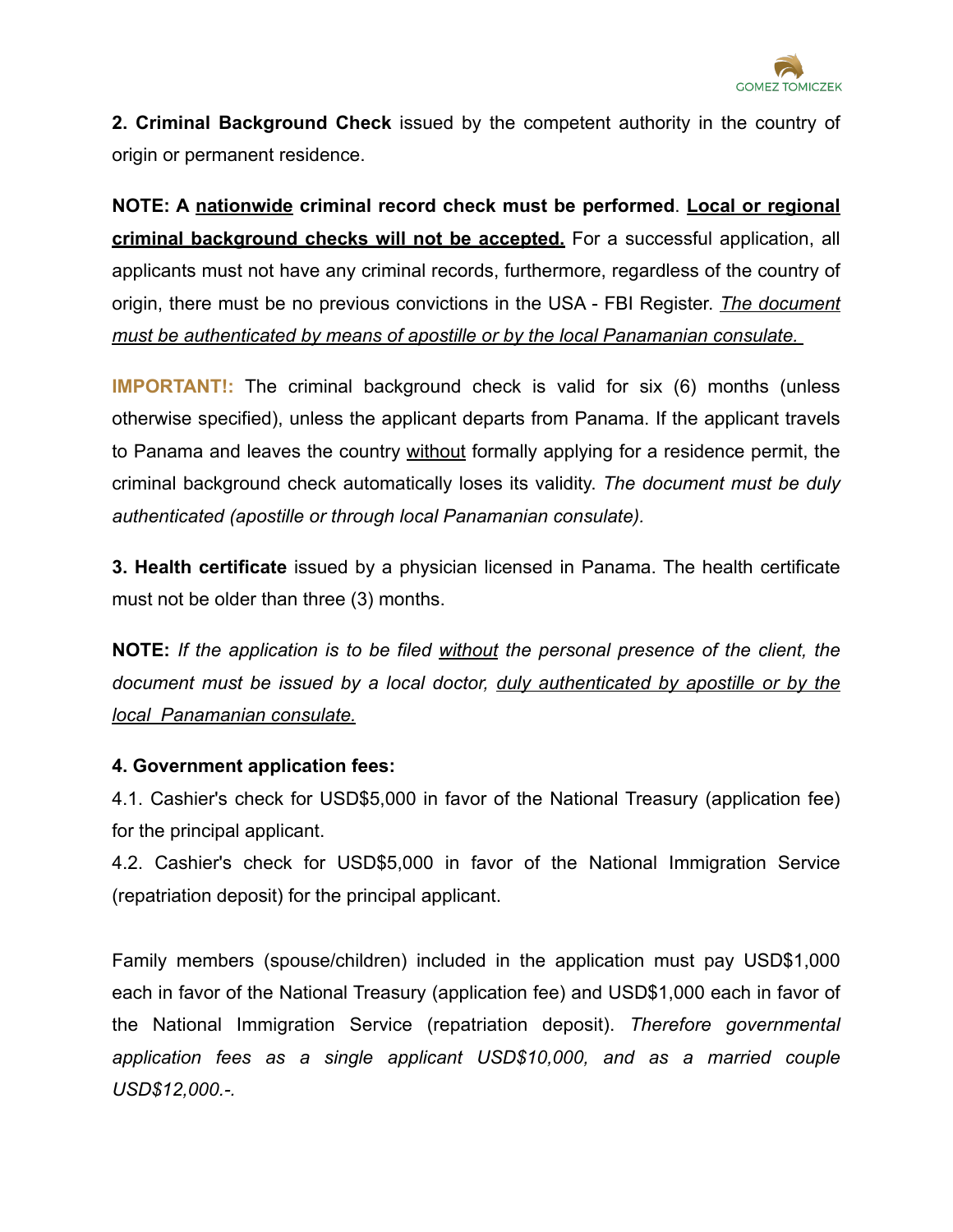

**NOTE**: *The checks will not be refunded by the Republic of Panama, regardless of whether the application was positive or negative.*

**5. Affidavit** (application form with personal information).

**6. Five (5) passport photos** (white background, US standard).

**7. Power of attorney and formal application signed by a licensed attorney.**

**NOTE:** *If the application is to be file without the personal presence of the client, the signature of the applicant(s) on the power of attorney must be certified by a local notary public and over-certified by means of an apostille or by the Panamanian consulate.*

**If you are applying as a married couple or family with children, the following additional documents must be submitted (ONLY applicable when applying as a couple or family):**

**8. Proof of kinship: marriage certificate (married couple) or birth certificate (ONLY for children included in the application). The certificate(s) must not be older than six (6) months. The certificate(s) must be duly certified by means of apostille or the local Panamanian consulate.** *The birth certificate must only be presented, if children are included in the application.* 

**9. Declaration of liability (duly notarized).** *Only necessary if the application is submitted as a married couple/family.* 

**NOTE:** *If the application is to be filed without the personal presence of the client, the signature on the declaration of liability must be certified by a local notary public and over-certified by means of an apostille or by the Panamanian consulate.*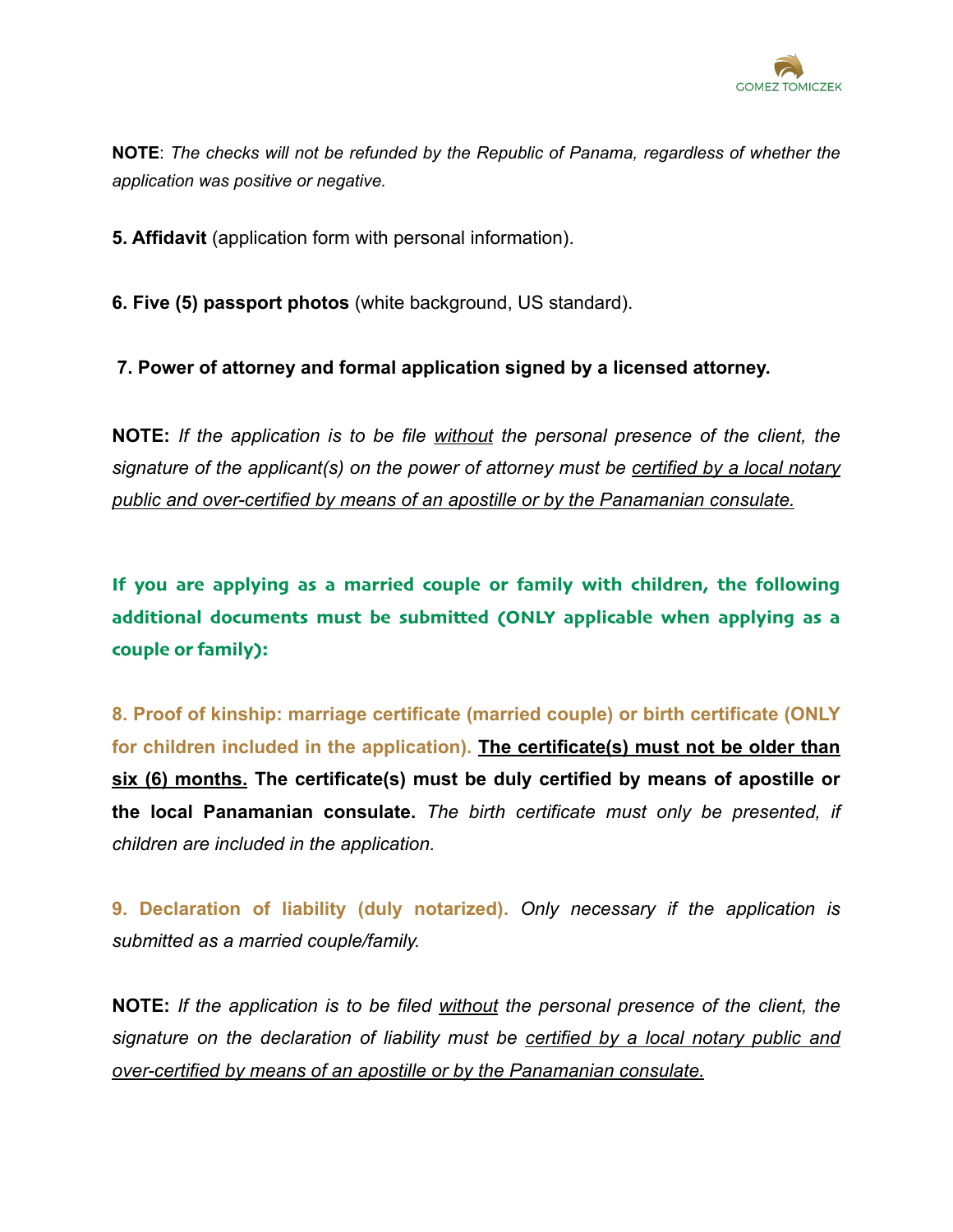

**10. Proof of domicile in Panama** Extract from the land register of the acquired property *(see proof of investment).* 

#### **Special requirements (ONLY to be met by the MAIN applicant):**

**11. Certification of the investment: Certification issued by the Directorate of Investment Promotion in Panama** (Ministry of Commerce and Industry) about the investment made in Panama **(minimum amount of investment USD\$300,000).**

**12. Extract from the land register:** Extract from the Land Registry (Public Registry) of the acquired property in Panama.

**13. Certificate from ANATI (National Land Titling Authority):** Certification issued by the National Agency for Land Registration (ANATI) on the value of the property **(minimum amount of investment USD\$300,000).**

#### **14. Bank statement or certification from the foreign bank:**

**Proof that the origin of the funds for the investment come from abroad: Certification or account statement from the applicant's foreign bank duly signed and sealed by the bank.** *The document must be duly certified by means of apostille or by the local Panamanian consulate.* 

#### **IMPORTANT! Authentication, translation and mailing of documents:**

## **A. All documents NOT issued in Panama must be duly authenticated (by apostille or diplomatic certification).**

B. All documents NOT issued in Spanish must be translated into Spanish by a certified interpreter in Panama (our office will forward the necessary documents to a translation agency in Panama).